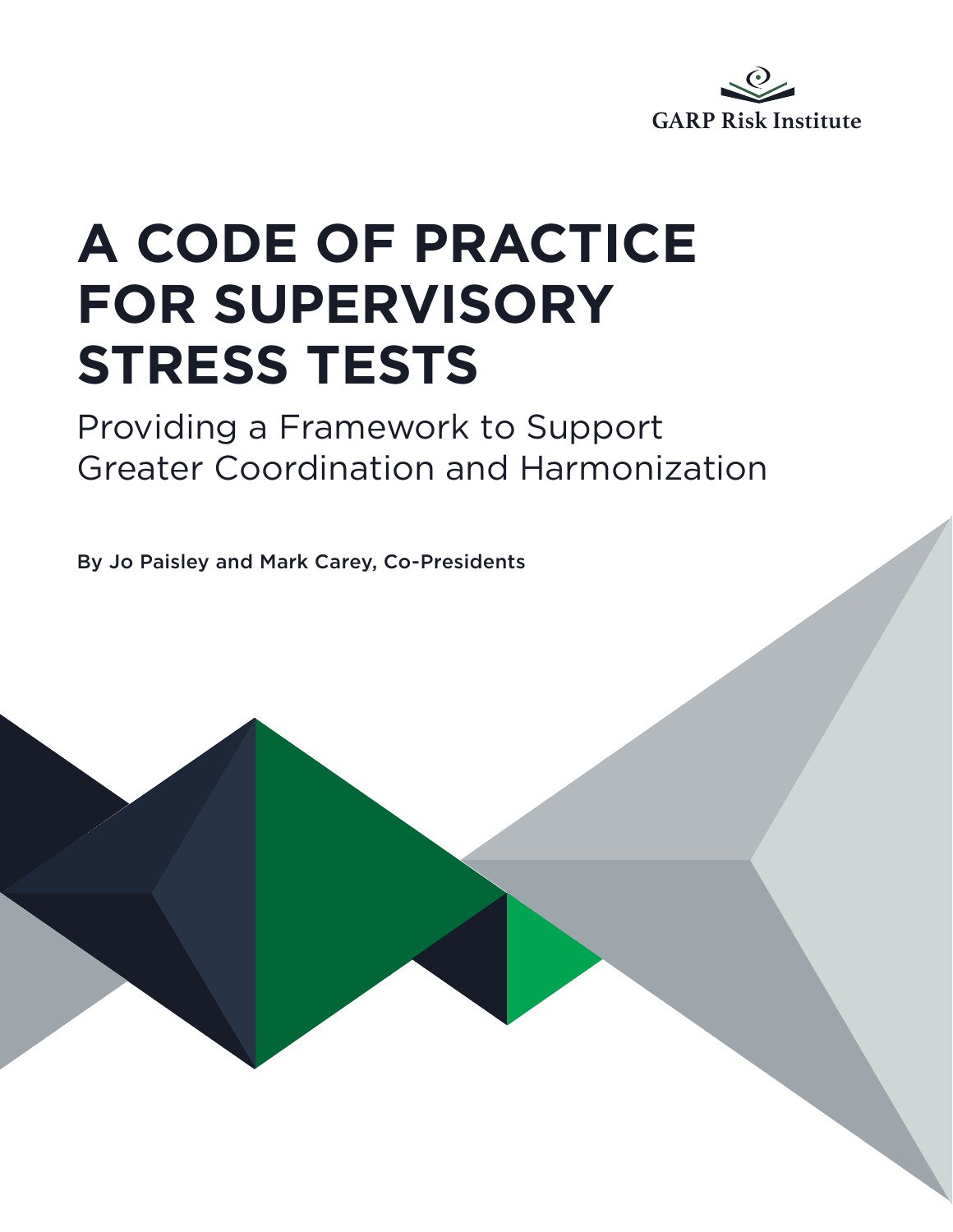### Table of Contents

| Foreword                                              | $\overline{\mathbf{3}}$ |
|-------------------------------------------------------|-------------------------|
| A Framework for Harmonization                         | 4                       |
| <b>Goals of Supervisory Stress Tests</b>              | 5                       |
| <b>Global Guidelines for Supervisory Stress Tests</b> | 6                       |
| Global Guideline #1: Home-Host Protocol               |                         |
| Global Guideline #2: Timetable                        |                         |
| Global Guideline #3: Proportionality and Consultation |                         |
| Global Guideline #4: Scenario Selection               |                         |
| <b>Processes Underlying Supervisory Stress Tests</b>  | 8                       |
| Process Component #1: Key Assumptions and Methodology |                         |
| Process Component #2: Input Templates                 |                         |
| Process Component #3: Scenarios                       |                         |
| Process Component #4: Output Templates                |                         |
| Process Component #5: Disclosures                     |                         |
| Conclusion                                            | 11                      |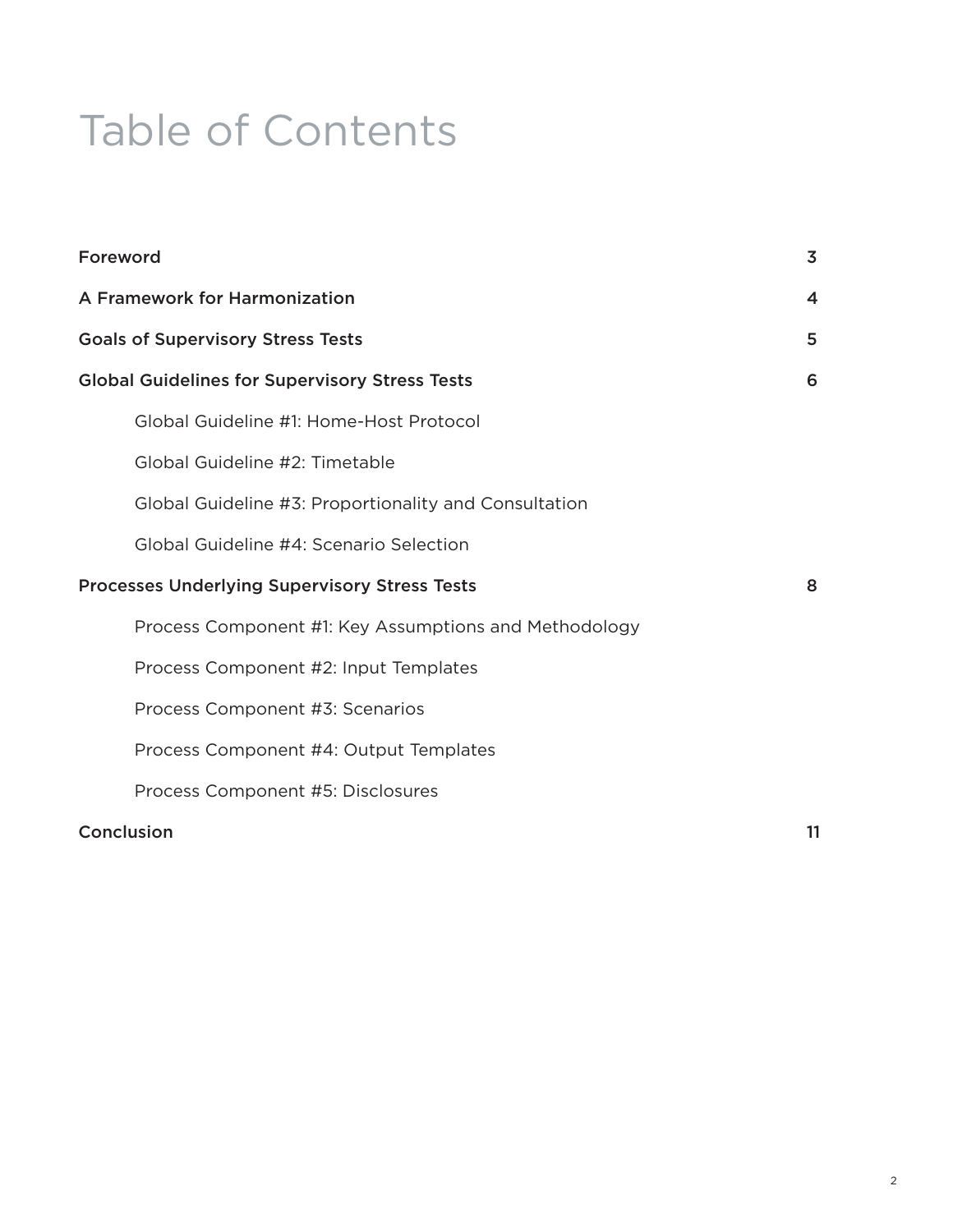### Foreword

The Basel Committee on Banking Supervision's Stress [Testing Principles](https://www.bis.org/bcbs/publ/d450.pdf) set the standards to which banks and supervisors should aspire. As the BCBS notes, stress testing is 'now a critical element of risk management for banks and a core tool for banking supervisors and macroprudential authorities.' Certainly, stress testing has immense value for both banks and supervisors.

For banks, it provides critical insights into their vulnerabilities, and underpins robust capital, liquidity and business planning. What's more, it provides boards with insight on their firms' ability to withstand severe scenarios and the range of management actions that might need to be taken to build resilience.

For supervisors, stress tests provide a rich source of quantitative and qualitative insights, such as assessing firms' vulnerability to macro-economic scenarios and the quality of their capital and liquidity planning processes.

Supervisory stress testing came to the fore in the financial crisis, where tests based on common scenarios across a range of banks – so-called 'concurrent' stress tests – helped to calm market turbulence, providing much-needed, forward-looking information on the health of banks' balance sheets. Indeed, these tests have become tools to set regulatory capital requirements for individual banks, and can be used not only to assess system-wide resilience but also the efficacy of banks' recovery and resolution plans.

In recent years, as documented in the Basel Committee's paper, [Supervisory and bank stress testing:](https://www.bis.org/bcbs/publ/d427.pdf)  [range of practices](https://www.bis.org/bcbs/publ/d427.pdf), the tests have both intensified and proliferated. Yet, there is a danger that the uncoordinated proliferation of supervisory stress tests makes the Basel Principles themselves less achievable, leading to many undesirable consequences. Today, for example, it is difficult for either supervisors or analysts to compare the results of these stress tests, making it harder to share results meaningfully and leading to potential misinterpretation.

Moreover, the current resource-intensive system also (1) requires duplication of effort across jurisdictions for supervisors; (2) leads to higher costs and a lower quality of outputs for both supervisors and banks; (3) risks making stress testing within the banks a compliance exercise; (4) will likely 'crowd out' stress testing that is used in firms' internal risk management; and (5) makes it harder for international banks to achieve economies of scale in the production of stress test outputs.

Greater harmonization across the tests would aid the exchange of information between supervisors, as the tests would be more directly comparable; give banks the ability to produce the information more efficiently, improving the quality of the outputs and encouraging greater investment in strategic IT infrastructure; and help investors and analysts who need to interpret the results of different stress tests. (The last benefit would be particularly helpful in cases where there are stress tests on different parts of an international bank.)

Although Basel Principle 9 encourages communication, coordination and harmonization of stress tests across jurisdictions, from a practical point of view there is, as yet, no international agreement on how to achieve this. This Code of Practice provides recommendations for plugging this gap. It sets out a framework for thinking about how stress tests are designed and executed and offers an initial set of global guidelines for supervisors to consider.

It will take work to analyze different approaches and to work out the most effective candidates (e.g., data definitions or output templates) for harmonization. But the work is necessary if we are serious about achieving the Basel Principles in full, across all banks in all jurisdictions.

The GARP Risk Institute authored this paper, with input from practitioners, to start a dialogue.1 GRI would welcome the opportunity to work with regulators and banks to help improve the design and execution of stress testing across the globe. We welcome feedback and ideas from practitioners and supervisors.

1 Some of the concepts herein were inspired by an unpublished anonymous work entitled 'Stress Testing Harmonization' that was circulated in 2013.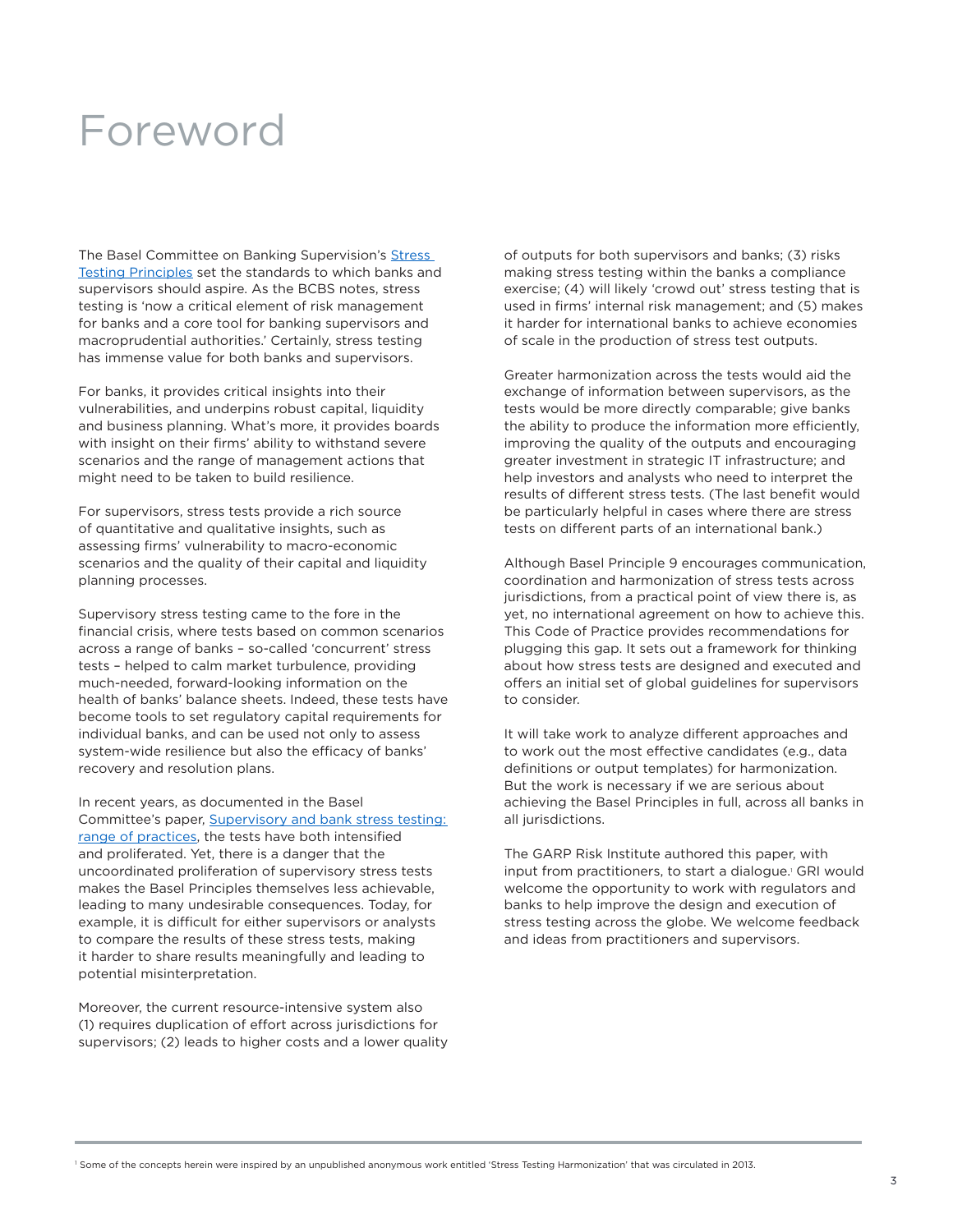## A Framework for Harmonization

Our Code incorporates the Basel Principles within a framework for harmonization. Each section provides relevant commentary. Cross reference is made to the relevant Basel Principles, where appropriate.

It is neither plausible nor necessary for every aspect of supervisory stress testing to be harmonized. But there are elements where harmonization could prove both useful *and* feasible, for both supervisors and banks. Achieving this requires a practical 'decomposition' of stress testing into an organizing framework (see Figure 1, below).

#### **Figure 1: Anatomy of a Stress Testing Framework**

| 1. GOALS                                                       | 2. GLOBAL<br><b>GUIDELINES</b>                 | <b>3. PROCESS COMPONENTS</b>                             |                              |                                                                                                                 |                                                         |  |
|----------------------------------------------------------------|------------------------------------------------|----------------------------------------------------------|------------------------------|-----------------------------------------------------------------------------------------------------------------|---------------------------------------------------------|--|
|                                                                |                                                | <b>INPUT TEMPLATES</b>                                   | <b>SCENARIOS</b>             | <b>OUTPUT TEMPLATES</b>                                                                                         | <b>DISCLOSURE</b>                                       |  |
| Micro<br>prudential:                                           | Home Host<br>protocol                          | Portfolio<br>structure and                               | Scenario<br>and              | Key assumptions and methodology<br>Reporting<br>template                                                        | Public/private<br>disclosure                            |  |
| e.g. Capital/<br>Liquidity<br>planning<br>Macro<br>prudential: | Timetable<br>Proportionality<br>& consultation | granularity<br>Definitions<br>Treatment of<br>accounting | variables<br>Time<br>horizon | structure                                                                                                       | Use of results<br>Treatment of<br>management<br>actions |  |
| e.g. System-<br>wide resilience                                | Scenario<br>selection                          | standards                                                |                              | Scenarios could be<br>common or set by<br>individual regulators. Aim<br>to harmonize how they<br>are specified. | <b>Disclosure</b><br>templates                          |  |
|                                                                |                                                |                                                          |                              |                                                                                                                 |                                                         |  |

The three pillars in this organizing framework are: *Goals*, *Global Guidelines* and *Process Components*.

- 1. The *Goals* of a supervisory stress testing exercise set at a high level the overall design of the endto-end process, including issues such as the appropriate level of data granularity or the nature of results disclosure. If the goals change, the endto-end design should be reviewed to ensure it remains fit for purpose.
- 2. The *Global Guideline*s can be regarded as the basic 'ground rules' that should apply to all supervisory stress tests. The guidelines, which need to be agreed upon internationally, aim to drive greater coordination and support increased harmonization between supervisory exercises across jurisdictions.
- 3. The *Process Components* cover the various elements underlying the execution of a stress test, such as the input and output templates, the scenarios and disclosure. Greater harmonization across these components would reduce the costs of implementing multiple stress tests while increasing the quality and comparability of the outputs.

The level of harmonization achievable will be limited by the needs of individual regulators to satisfy the goals of individual stress testing exercises. Falling in line with previously established international practices (see [Stress Testing: Where Next\)](https://www.ingentaconnect.com/content/hsp/jrmfi/2017/00000010/00000003/art00002), our Code provides indications of *how* the process should be administered, so that the needs of supervisors are balanced against those of the participating banks.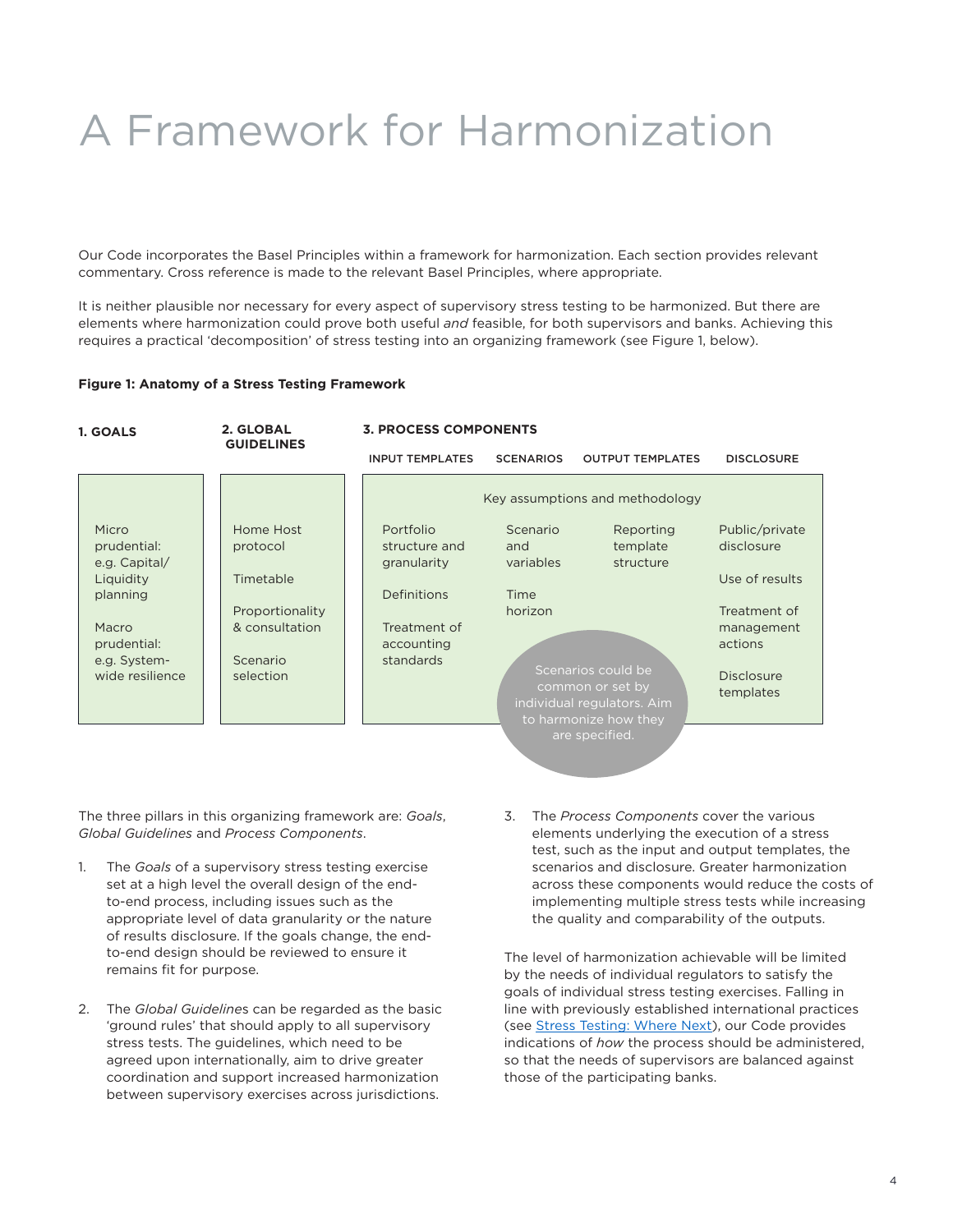### Goals of Supervisory Stress Tests

Supervisory stress testing exercises today have many different goals, with some exercises having multiple objectives. The most fundamental distinction is micro and macroprudential supervision, focusing, respectively, on the financial health of the individual institutions or the financial system (in a country or region). Many exercises, particularly the large concurrent exercises, serve both purposes.

According to the Basel Range of Practices paper, microprudential supervisory stress test results are primarily used by supervisory authorities for reviewing and validating the Internal Capital Adequacy Assessment Process of banks and their liquidity adequacy assessments. Supervisors can use the results to set capital requirements in a wide variety of ways – e.g., by setting capital add-ons or assessing the quality of a bank's capital planning processes.

Macroprudential stress tests focus on the resilience of banking systems. When assessing the interaction between firms, supervisors will tend to use 'top-down' modelling approaches to capture any feedback loops, amplification mechanisms and spillovers.

Stress tests can also be used to calibrate macroprudential measures and supervisory policy changes. Moreover, they might be employed for risk identification purposes, such as providing early warning indicators of potential weaknesses of the financial system.

Setting out the goals clearly is consistent with the first Basel Principle, which states that stress testing frameworks should have clearly articulated and formally-adopted objectives. This principle also notes that the authorities should communicate the intended objectives/use of stress testing results to participating banks in advance of the exercise. Beyond this, it would be helpful for authorities to publish the high-level objectives of their stress testing frameworks, seeking to answer the following questions:

- For what purposes is the authority using stress testing?
- Which firms does the stress test cover?
- If multiple authorities are involved, what are their roles?

Basel Principle 8, which states that authorities should regularly review whether stress tests conform to their stated objectives and governance arrangements, should also be considered.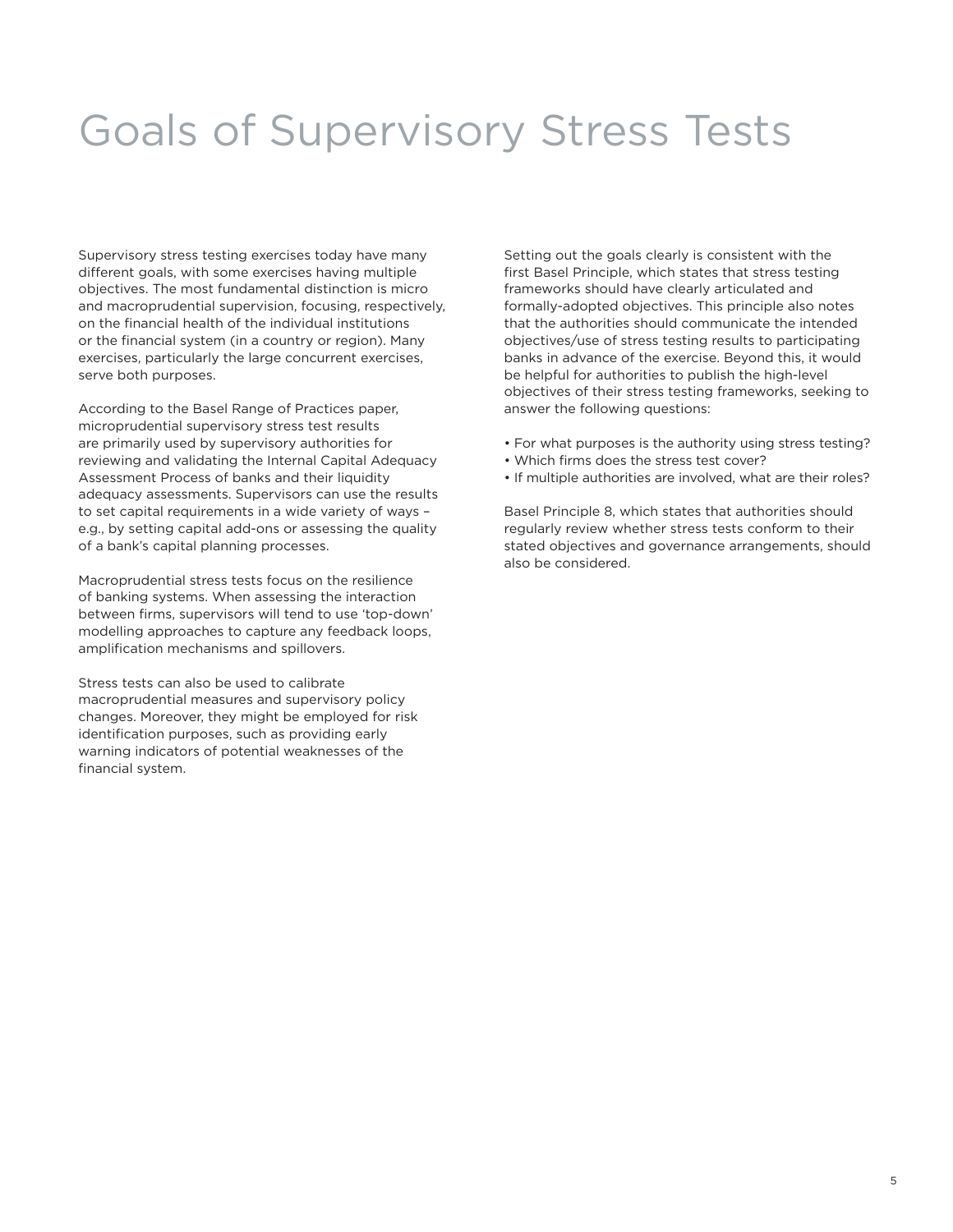### Global Guidelines for Supervisory Stress Tests

To encourage greater coordination and, ideally, harmonization between the authorities, all supervisory stress tests – irrespective of their goals, precise design or jurisdiction – should follow some basic internationally agreed global guidelines.

#### **Global Guideline #1: Home-Host Protocol**

- Normal home-host arrangements should govern stress testing practices across jurisdictions.
- Home supervisors can run group-wide stress tests.
- In contrast, host supervisors cannot conduct group wide supervisory stress tests as this runs counter to the rules governing extra-territoriality. They can, however, request stress tests that cover their area of jurisdiction.

Supervisory colleges should be used as a means of sharing stress testing information across jurisdictions. This includes information about methodologies, insight from the stress tests and any other information that helps host countries better understand the quality of the stress testing.

Supervisors may decide to also disclose details of their approach to stress testing, as well as the results, to the public. The results might be at an individual institution level or at an aggregated level. The nature of any public disclosure will be a matter for individual regulators to decide, given the goals of their specific regimes.

Host supervision of branches poses a particular problem, but should be handled by normal home-host arrangements – e.g., through sharing information and supervisory colleges. Home supervisors should be able to share appropriate group-wide stress testing results with host supervisors of branches, subject to legal provisions and the need to respect confidentiality.

#### **Global Guideline #2: Timetable**

- Supervisory jurisdictions should try to coordinate the timing of their supervisory stress tests as far as possible.
- Sufficient notice of supervisory stress tests should be given.
- Supervisors should balance supervisory-run exercises against banks' own internal stress tests.
- The frequency of supervisory stress tests should be appropriate, given the stated goals and use of the stress tests.

Ideally, supervisors should announce – either publicly or privately – a schedule for supervisory or system-wide stress tests. Supervisors should routinely exchange information on stress test plans and results through supervisory colleges. When circumstances require plans to change, revisions to the timetable should be announced, together with a clear explanation.

Supervisors should try to coordinate their timetables as much as possible. For example, this might mean that supervisors coordinate amongst themselves and try to run tests at different times to avoid the 'peak load' problem at the banks. Alternatively, they may use common templates and methodologies across jurisdictions. Irrespective of which approach is taken, supervisors should consider the appropriate balance between internal and supervisory stress tests.

Both banks and regulators need to plan for the execution of stress tests, given that these exercises are resource intensive and take time to execute. Sufficient notice should be given for a major enterprise-wide stress test.

This does not necessarily mean that the scenario needs to be shared with the banks at the time notice is given. But banks should be aware of the requirements (for example, template structure/documentation requests) to allow them to plan resourcing. The notice period required will depend on the scale of the exercise, as well as the granularity and complexity of the exercise.

Supervisors should require robust internal stress testing regimes; indeed, Basel Principle 3 states that stress testing should be used as a risk management tool and to inform business decisions. To ensure that supervisory-initiated exercises do not crowd out internally-driven exercises, supervisors should consider the banks' need to allocate resources to such internal work when calibrating their own demands.

#### **Global Guideline #3: Proportionality and Consultation**

- Supervisors need to balance the costs and benefits of undertaking stress tests.
- Supervisors should be mindful of overlaps between different stress testing exercises.
- Supervisors should require data of 'optimal' granularity.
- Supervisors should reduce the intensity of stress testing demands for immaterial portfolios and risks at each bank.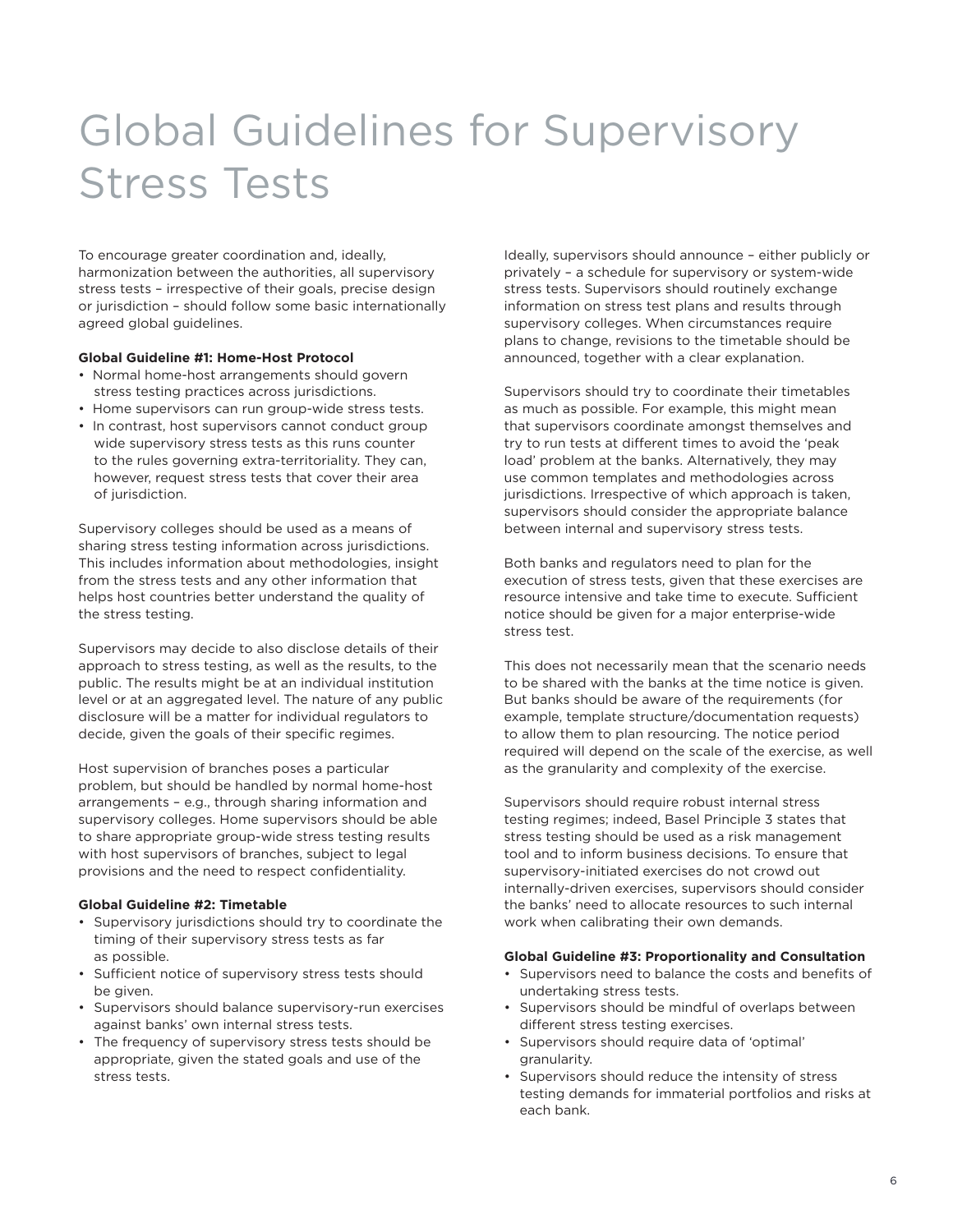Banks and supervisors should carefully balance the workload involved and the value gained from the stress testing exercises, so that they do not "over-engineer" the tests. Supervisors should also be attentive to the demands posed by multiple, closely related stress tests such as ICAAPs, concurrent and even internal stress tests. Where possible, they should aim to exploit insights from different exercises for the benefit of the others.

Supervisors should also consider the adequacy of their own resources to administer the exercises, as set out in Basel Principle 5. For example, they should evaluate the quantum and quality of resources needed to oversee stress testing exercises. This includes interacting with the banks that participate in exercises – e.g., having the appropriate processes and infrastructure to address clarifying questions from banks, to check data quality/ discrepancies and to provide feedback to the banks on the results of the exercises.

The resources available, especially at the authorities' level, should inform the frequency and complexity of the supervisory stress tests to avoid compromising the quality of the supervisory exercise and imposing unnecessary burdens on participants.

The importance of portfolios and risks varies across banks, and the resource requirements of stress tests for each portfolio and risk should vary with importance. Requirements for use of the most sophisticated models and methodologies, and for very granular decompositions to support greater precision, should be reserved for portfolios and risks material enough to have a non-negligible impact on overall results. Model risk management intensity should also be similarly proportionate. Please see [Model Risk Management at](https://www.garp.org/#!/garp-risk-institute/article)  [the Crossroads: Meeting New Demands with](https://www.garp.org/#!/garp-risk-institute/article)  [Limited Resources](https://www.garp.org/#!/garp-risk-institute/article).

For other portfolios, simplified methods and data should be permitted. Freeing up bank and supervisory resources to focus on material matters would improve the overall quality of results.

Many ways to accomplish such a division can be imagined, but one method would involve an initial separation of portfolios and risks into material and immaterial categories, with the burden on the bank to convincingly demonstrate immateriality. Supervisors interested in a portfolio or risk for reasons unrelated

to the goals of the stress test would remain free to conduct focused reviews, but outside the perimeter of the stress test.

#### **Global Guideline #4: Scenario Selection**

- Scenarios selected should be suitable for the stated goals of the stress test.
- For internationally active groups, consideration should be given to the severity of scenarios across jurisdictions.

Basel Principle 4 states that the scenarios should be comprehensive, relevant and sufficiently severe. But, at present, there is no international standard for scenario choice for use in capital (or liquidity) stress testing by supervisors. Since the choice of scenario has a determining effect on the level of capital that banks are required to hold, this allows the possibility of divergences in capitalization levels from one regulator to another.

Individual supervisors typically choose a severely adverse scenario for their home country or region. For global banks, the likelihood that all countries and regions will experience a similarly bad scenario is much less than the likelihood that such a scenario will occur in the home country or region. Choosing an equally severe scenario in each region effectively makes it extremely unlikely that the global combination of such scenarios would occur, and therefore holds global banks to a stricter standard than less-diversified local or regional banks.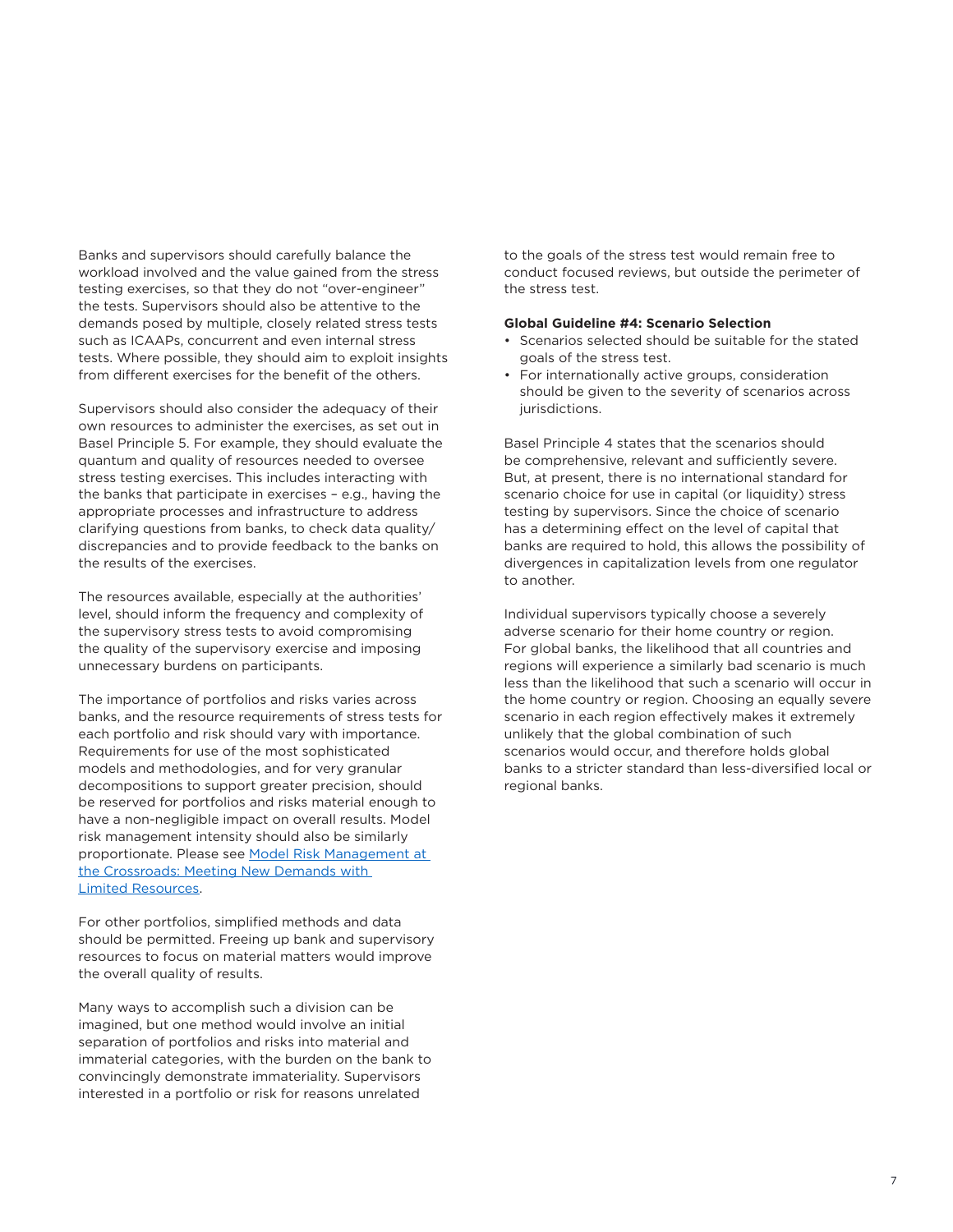### Processes Underlying Supervisory Stress Tests

This section of the Code examines the primary components in a supervisory stress test process, highlighting features that are especially appealing candidates for greater harmonization. The five primary components are (1) key assumptions and methodology; (2) input templates; (3) scenarios; (4) output templates; and (5) disclosures.

Driving appropriate harmonization across these components for different supervisory tests would help improve the quality, comparability and efficiency of supervisory stress testing. Judging what is 'appropriate' will take time and effort, but the overall aim to strive for something that is neither the 'lowest common denominator' nor the 'gold standard.'

#### **Process Component #1: Key Assumptions and Methodology**

Supervisors should set out clearly any methodological guidance that they require the banks to follow. These requirements ought to be consistent with the stated goals of the exercise, as envisaged in Basel Principle 7, which states that models and methodologies should be fit for purpose.

Today, across the existing stress tests, assumptions differ about the time horizon for the scenario and how the balance sheet/income statement evolves. For example, the EBA stress test assumes a 'static' balance sheet over a three-year horizon. In contrast, in the Bank of England stress test, banks must follow stipulated lending paths over a five-year horizon. The US stress test, on the other hand, is based on a nine-quarter horizon and assumes that the credit supply does not fall. (We should note, though, that aspects of US approach are currently under [review.](https://www.gpo.gov/fdsys/pkg/FR-2018-04-25/pdf/2018-08006.pdf))

At the very least, it would be good if there was better understanding of the importance of these underlying assumptions in driving outcomes, so that the results could be better understood by regulators, investors and the public. Developing a series of 'guides' that set out the pros and cons of different methodological assumptions would help supervisors when making design decisions. For example, which balance sheet assumption is most suitable for micro or macroprudential stress testing? How should adjustments be made to stress tests run under the assumption of a 'static' balance sheet where there are discontinued activities? What is the best way to estimate 'constant currency' stressed losses?

Undertaking this type of work would help inform the design of supervisory stress tests and would likely lead to greater harmonization (or at least transparency) of assumptions across supervisors. The work would also aid comparability of results, supporting the sharing of results across supervisors, as set out in Basel Principle 9.

Research into these types of methodological issues across jurisdictions would be helpful for both the authorities and participating banks.

#### **Process Component #2: Input Templates**

This covers the data required to be collected and/or submitted for the purposes of running the supervisory stress tests. Several factors affect the comparability of approaches across supervisors, as well as the amount of processing and (manual) adjustments to be made to data used by banks for internal purposes. The section below looks at the main dimensions, including the structure and granularity of reporting; definitions; and treatment of accounting standards.

#### *Structure and granularity of reporting*

The level of detail for information on exposures/ portfolios can vary in different exercises, ranging from counterparty-level data to more aggregated subportfolios (e.g., mortgages by region/country). Basel Principle 6 encourages authorities to leverage, to the extent possible, data that are already provided by banks to authorities, such as through banks' regular supervisory reporting.

Where possible, regulators should ensure coherence between their data requests for stress testing and either other regulatory data collections or firms' internal management information. The level of granularity required should be driven by the goals of the stress test and the materiality of the portfolio or risk being examined.

#### *Definitions*

This includes the definitions of key metrics to be used for the stress test, such as capital, risk-weighted assets, risk and product parameters.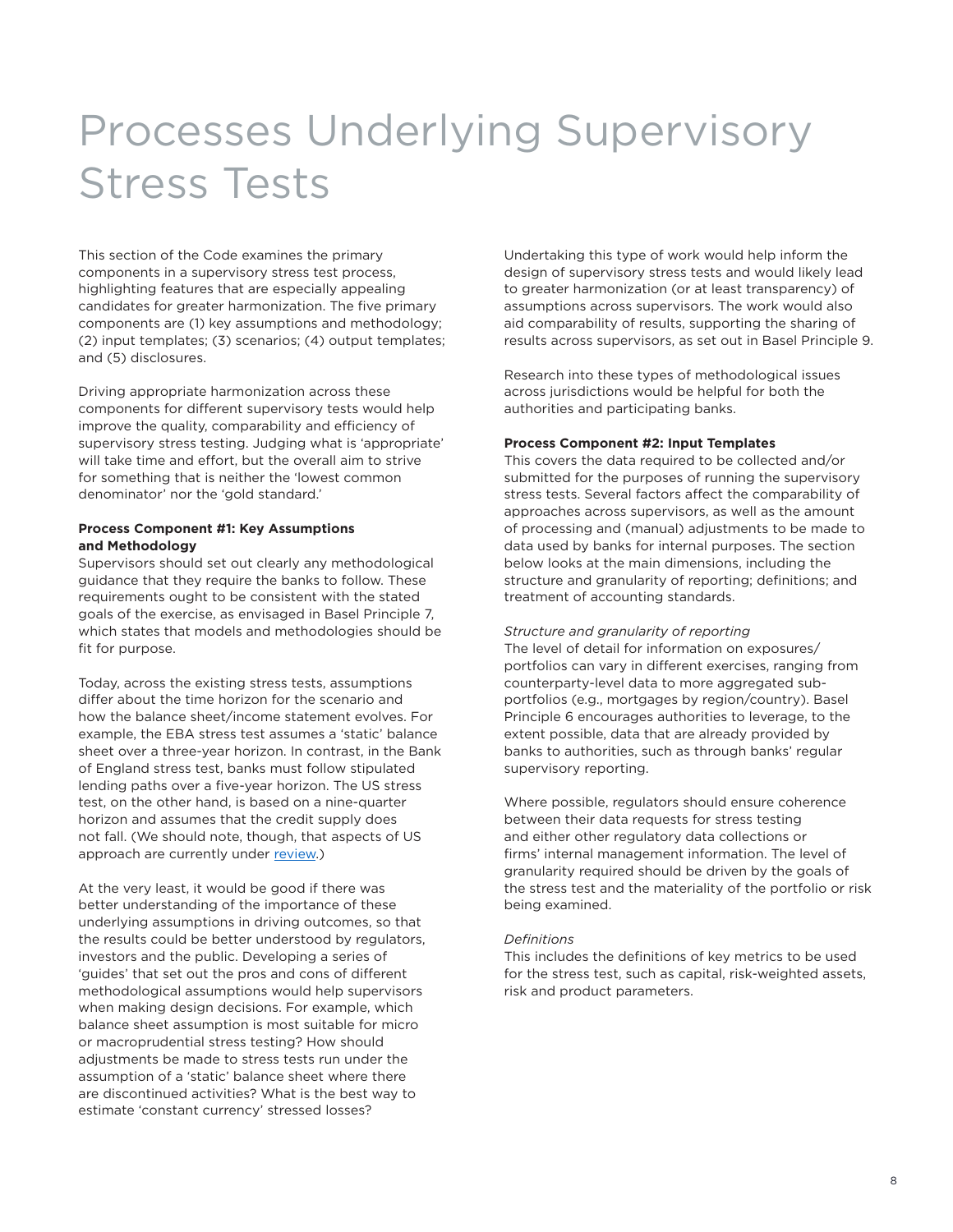#### *Treatment of accounting standards*

Global banks operate under different accounting standards (mostly US GAAP or IFRS) at a consolidated level. In addition, regulatory capital reporting in host countries often must follow local GAAP. Supervisors and banks should be mindful that the use of different accounting standards – not only across banks but in different parts of a banking group – makes calculations more complex and results harder to compare and interpret.

#### **Process Component #3: Scenarios**

The two most relevant dimensions of scenarios are the variables chosen and the time horizon.

#### *Scenarios and variables*

The scenario in a supervisory stress test can be viewed as an articulation of the supervisor's risk appetite and its perception of the key risks in its jurisdiction. But while it is likely that supervisors will have different views on the appropriate scenario to set, there may be scope to harmonize the way that economic scenarios are articulated – e.g., the templates that set out the variables, the specific definitions for GDP growth and unemployment rates.

#### *Time horizon*

The time horizon for a scenario will depend on the risks that are being explored, but most macroeconomic supervisory scenarios are between two and five years. This is consistent with the ICAAP rules covering internal stress testing requirements. Some stress tests also set out market or 'traded' risk scenarios, which differ according to the amount of detail provided and the assumptions about holding periods.

There should be a relationship between the time horizon for a stress test and the granularity of the projections. Generally, the longer the time horizon, the less granular the projections should be, given the increasing degree of uncertainty associated with projections over longer time horizons. There is likely to be an opportunity to standardize some of these time horizon aspects across supervisory stress tests.

#### **Process Component #4: Output Templates**

Banks are often required to report the results of a stress test to the supervisor in a pre-defined results template. Additional data (e.g., on qualitative aspects of the stress test) may be required. In the US, banks also supply raw data to supervisors that the authorities use in their own calculations, which are then contrasted with banks' internal results.

The templates differ across jurisdictions, particularly with respect to granularity and the various stress testing impact indicators requested – e.g., capital and liquidity metrics, non-performing loans ratios). The more that input templates and methodologies are harmonized across supervisors, the more likely that aspects of the output templates could also be harmonized.

#### **Process Component #5: Disclosures**

This process addresses the question of whether supervisory stress testing results are disclosed to the public, and if so, in what form. It also covers how the results are used and how management actions are considered. Designs of disclosures should take account of Basel Principle 9, which states that stress testing practices and findings should be communicated within and across jurisdictions.

#### *Public/private disclosure*

Generally, the decision on whether to publicize the results of the stress tests will depend on the objectives of the stress tests and the benefit to credibility/ improved market confidence that transparency brings. The major concurrent stress testing exercises run by the Fed (DFAST/CCAR), the Bank of England and the EBA are currently disclosed.

#### *Use of results*

The stated goals of the stress test will have a direct bearing on the appropriate nature and format of disclosures, including a decision on whether results should be made public.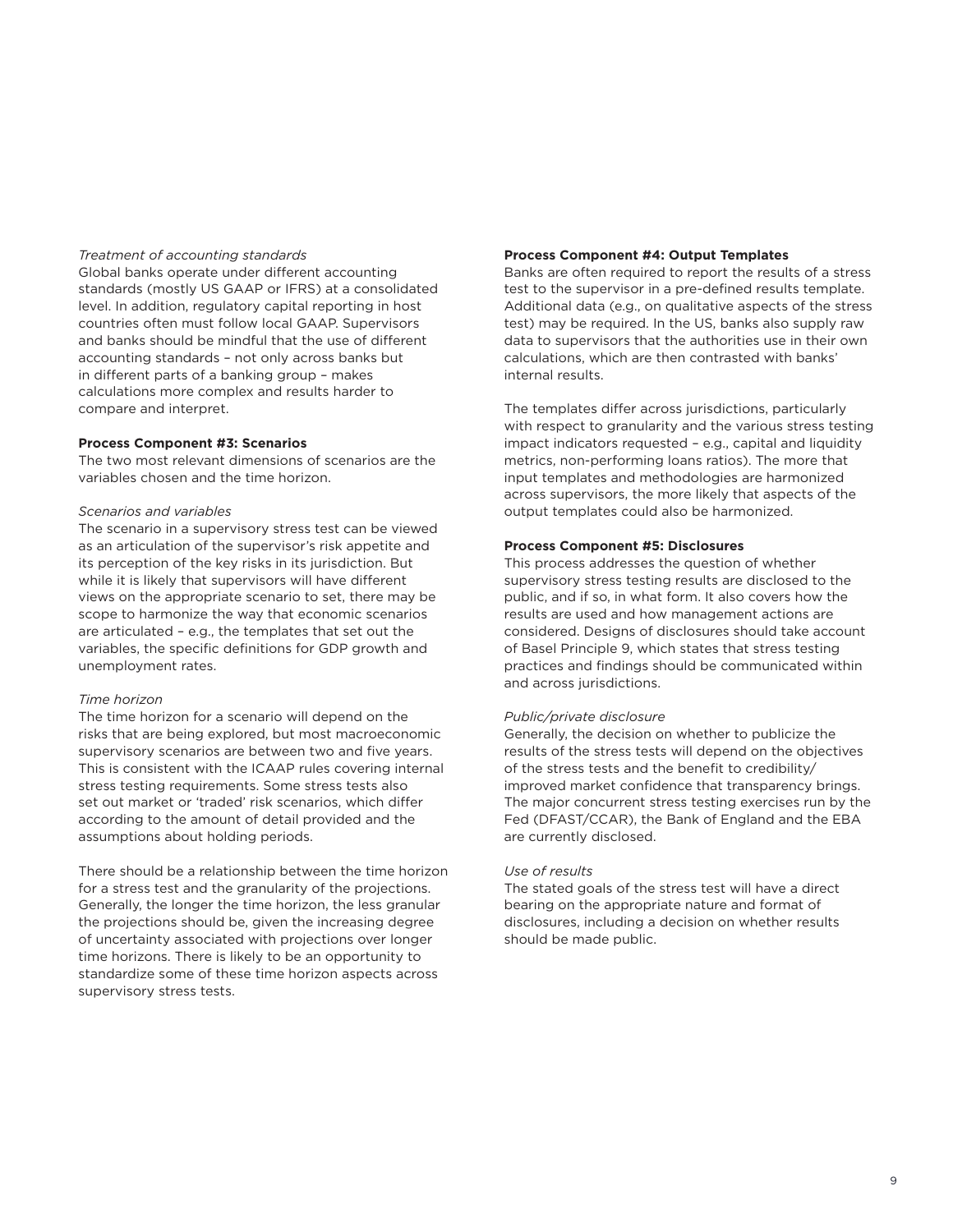#### *Treatment of management actions*

Banks can use 'management actions,' such as changing dividends or cutting expenditures, to offset some of the impact of the stress test.

Supervisors need to define rules around which management actions they will permit in the stress test. This might reflect their judgement about which actions could be plausibly executed in the scenario that they are testing the banks against. Some regulators split these actions into 'business-as-usual' actions (e.g., tightening loan covenants) and 'strategic' actions, which are more significant and would require board approval.

The treatment of management actions can make quite a difference to the results of a stress test. But when the treatment differs, it can make the stress test results difficult to compare. Supervisors should therefore take care to make disclosures as transparent as possible with respect to the treatment of management actions. There is likely to be an opportunity to harmonize the approaches to management actions.

#### *Disclosure templates*

Given the range of differences across supervisory stress tests, there is room for disclosures to be misinterpreted if they are not clear, comparable and as self-explanatory as possible. Harmonization of disclosures across jurisdictions is likely to improve understanding among investors, the media and wider public.

Authorities need to be cognizant of the potential implications of inappropriate disclosure of stress test exercises on banks. Any disclosure of stress test results should consider ways to ensure that market participants understand data that is disclosed, including limitations and assumptions on which it is based. The timing of disclosures by supervisors also needs careful consideration, bearing in mind banks' own disclosure requirements (e.g., around dividends, capital levels, etc.) to ensure that stress testing disclosures do not add to market uncertainty.

Broadening disclosures by authorities to other critical pieces of information of the supervisory stress test exercise (e.g., the objectives, methodologies, scenarios and actions) would improve our understanding of the results in the market, thus helping to mitigate any unintended consequences on banks.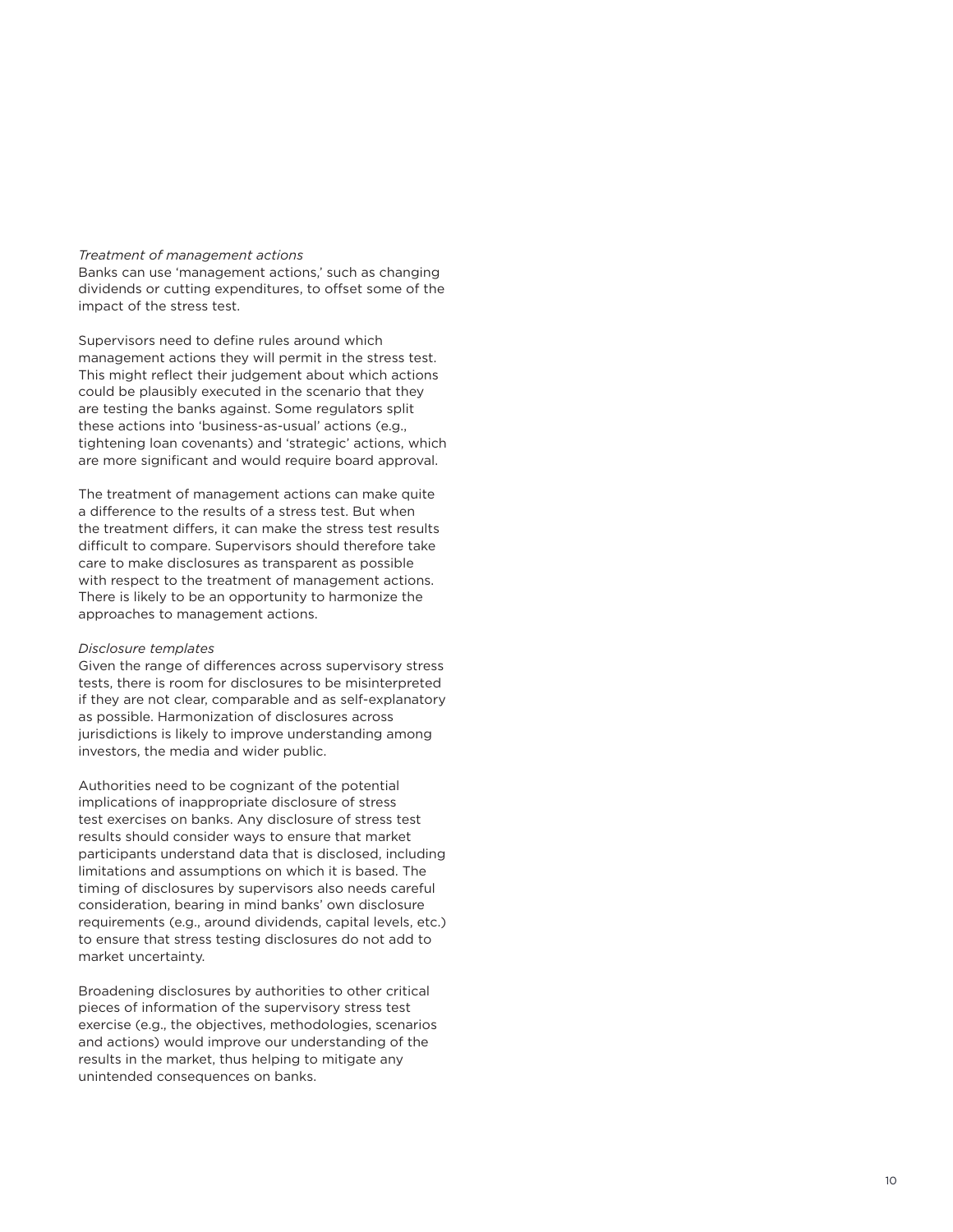## Conclusion

Stress testing has certainly come a long way since the financial crisis. Today, many regulators, including the Bank of [England](https://www.bankofengland.co.uk/independent-evaluation-office), the [Federal Reserve](https://www.federalreserve.gov/newsevents/speech/quarles20181116a.htm) and the [EBA](https://www.eba.europa.eu/documents/10180/2453936/2018+11+15+-+What+we+have+learnt+from+EU-wide+Stress+Tests+%28AE+NBR+seminar%29.pdf), are reviewing their approach to concurrent stress testing in the light of lessons learned over recent years. It is therefore a good opportunity to step back and reconsider the approach.

The [Basel Stress Testing Principles](https://www.bis.org/bcbs/publ/d450.pdf), recently updated, remain as pertinent now as they were in 2009. But to achieve these principles, we need a framework that encourages greater coordination and harmonization across supervisors.

The approach detailed in this Code is *not* about weakening standards. Rather, it is about being proportionate and coherent, organizing stress testing in a way that adds meaningfully to both supervision and risk management.

The next step is for supervisors and practitioners to examine the scope for coordination and harmonization of the matters discussed herein. The GARP Risk Institute welcomes feedback on any aspects of the Code and stands ready to work with supervisors to implement it.